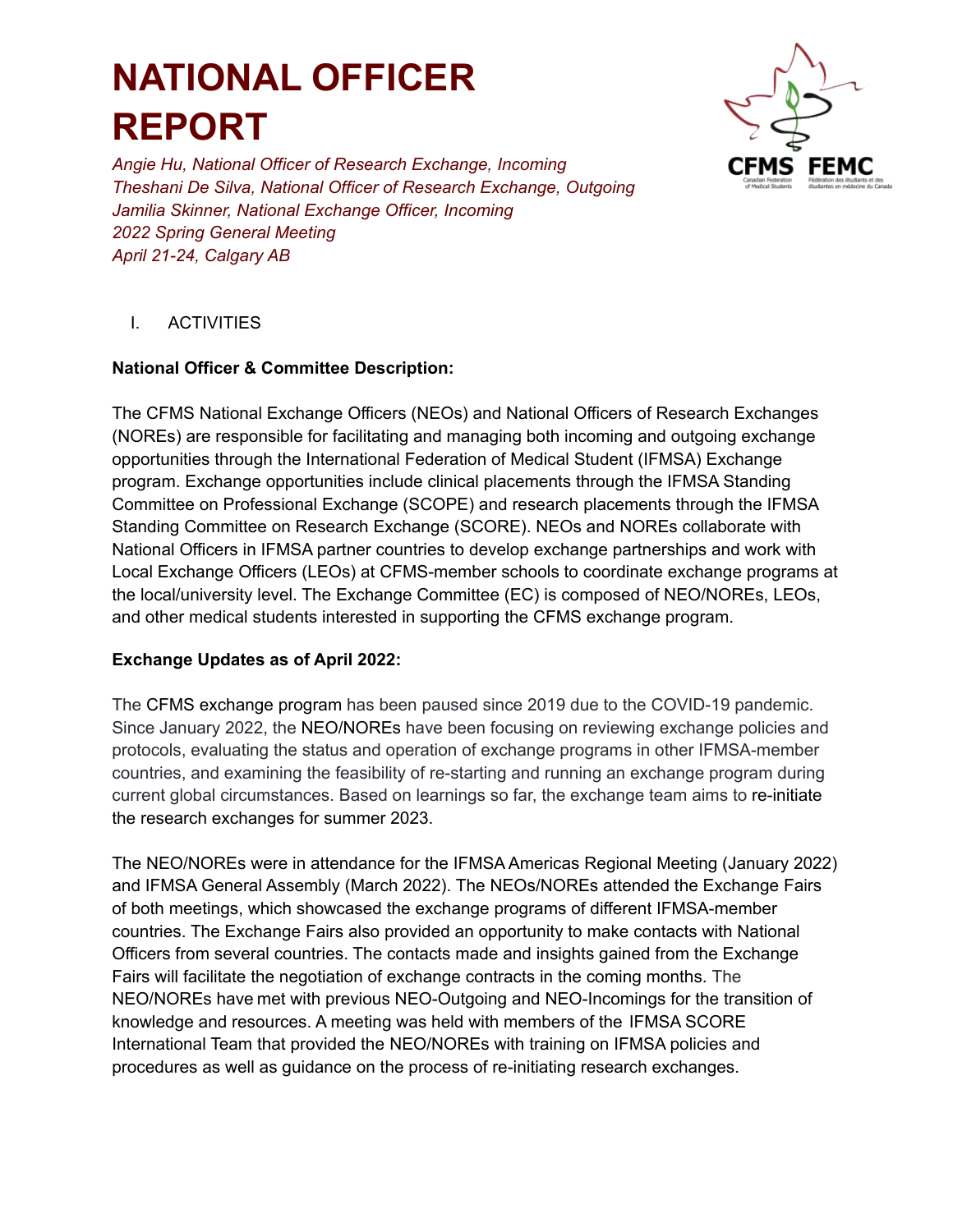## **NATIONAL OFFICER REPORT**

*Angie Hu, National Officer of Research Exchange, Incoming Theshani De Silva, National Officer of Research Exchange, Outgoing Jamilia Skinner, National Exchange Officer, Incoming 2022 Spring General Meeting April 21-24, Calgary AB*

Over the next few months, the NEO/NOREs will also be conducting a review of the 2021 SCOPEn Pals program (a virtual pen pals program that connects CFMS medical students to peers in different countries). Feedback from previous participants will be collected and integrated into a new model for the 2022 program.

#### **How CFMS medical students can get involved:**

The exchanges team will be recruiting members to join Exchange Task Forces focused on establishing contracts with IFMSA partner countries and reviewing the application process for exchange programs. Please reach out to the NEOs and NOREs for more information.

Additionally, if students are interested in being involved with coordinating exchanges at the local/university level, consider applying to become a LEO (the application process is dependent on each medical school).

| January 4 2022         | <b>IFMSA Overview Meeting</b>                       | Online |
|------------------------|-----------------------------------------------------|--------|
| January 5-9 2022       | <b>IFMSA Americas Regional Meeting</b>              | Online |
| January 7 2022         | Global Health National Officer Meeting              | Online |
| <b>January 12 2022</b> | Global Health National Officer Orientation          | Online |
| <b>January 19 2022</b> | <b>IFMSA AmRM Debrief Meeting with IFMSA Quebec</b> | Online |
| <b>January 24 2022</b> | GH NO - Weekly Planning Meeting #2                  | Online |
| <b>January 31 2022</b> | GH NO - Weekly Planning Meeting #3                  | Online |
| February 7 2022        | GH NO - Weekly Planning Meeting #4                  | Online |
| February 9 2022        | Global Health National Officer Monthly Meeting      | Online |
| February 12 2022       | <b>IFMSA Delegation Co-Leads Meeting</b>            | Online |
| February 15 2022       | <b>Exchanges Team Meeting</b>                       | Online |

#### II. MEETINGS ATTENDED